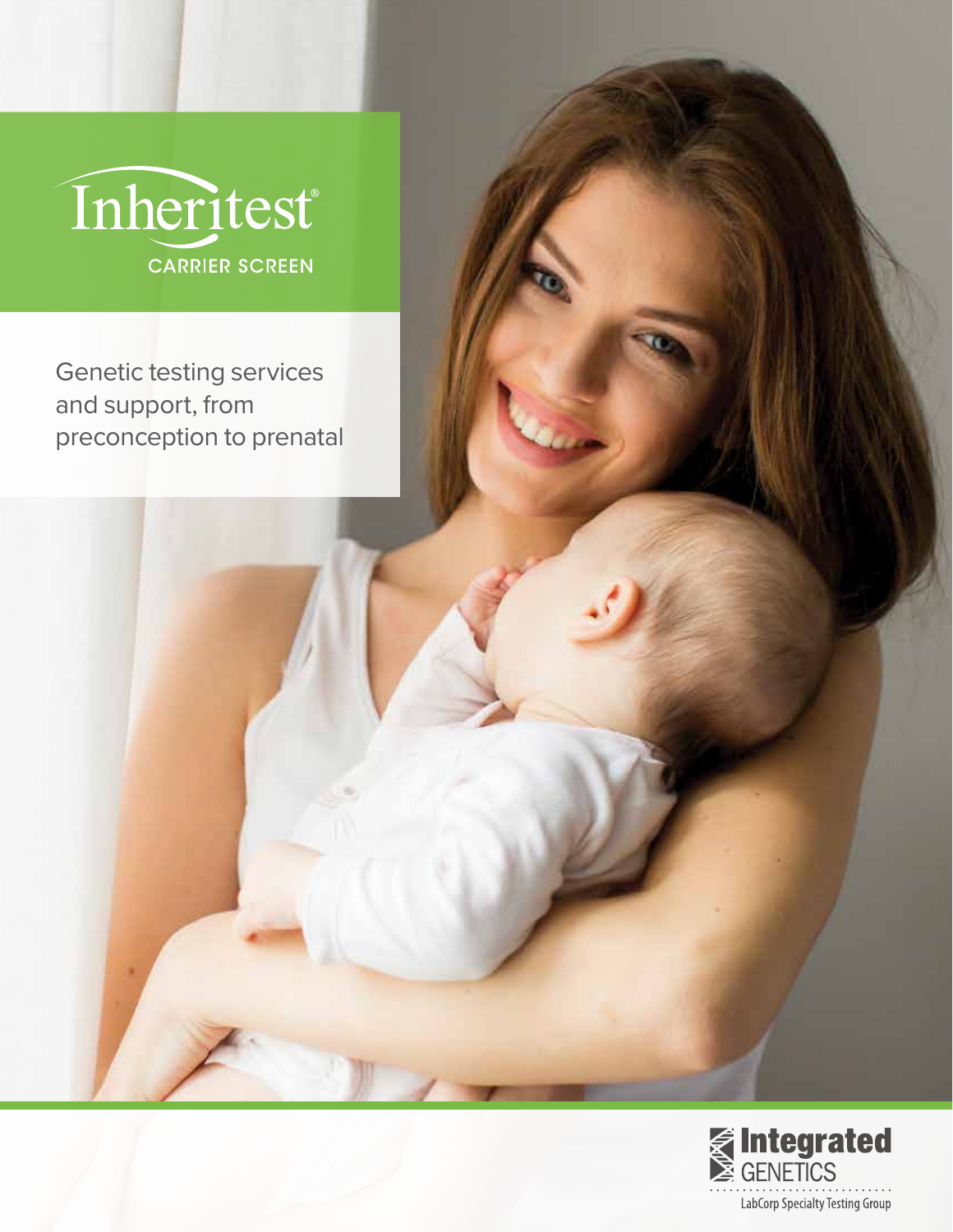The way many think about carrier screening is changing.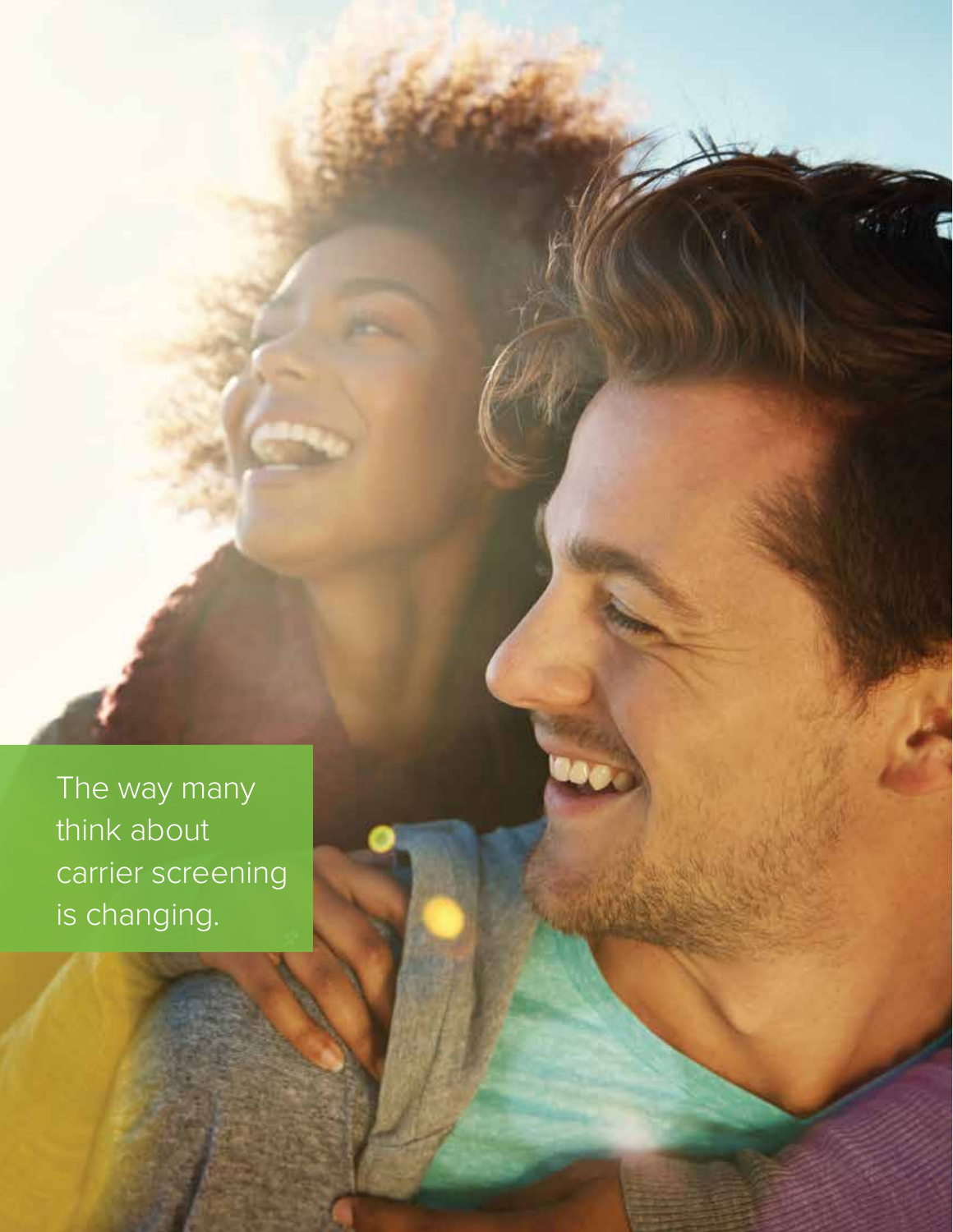Carrier screening, once thought to be a test primarily for specific ethnic groups, is now often recommended for every patient. The American Congress of Obstetricians and Gynecologists (ACOG) recently updated its recommendations, stating that carrier screening for spinal muscular atrophy (SMA), in addition to cystic fibrosis (CF), "should be offered to all women who are considering pregnancy or are currently pregnant."<sup>7</sup>



# COMPREHENSIVE, VERSATILE, COVERING WHAT MATTERS

Inheritest® provides carrier screening for more than 110 severe disorders that can cause cognitive or physical impairment and/or require surgical or medical intervention. Selected to focus on severe disorders of childhood onset, and to meet ACOG and the American College of Medical Genetics and Genomics (ACMG) criteria, many of the disorders share a recommendation for early intervention.

Inheritest offers multiple panels to suit the diverse needs of your patients:

| <b>CORE PANEL</b><br>3 GENES                               | Focuses on mutations for CF, SMA, and fragile X syndrome, with the following carrier risks:<br>CF: as high as $1$ in $24^8$<br>(varies by ethnicity)            | SMA: as high as 1 in 47 <sup>9</sup><br>(varies by ethnicity) | Fragile X syndrome: approximately<br>1 in 259 females (all ethnicities) <sup>10</sup> |
|------------------------------------------------------------|-----------------------------------------------------------------------------------------------------------------------------------------------------------------|---------------------------------------------------------------|---------------------------------------------------------------------------------------|
| <b>SOCIETY-GUIDED</b><br><b>PANEL</b><br><b>14 GENES</b>   | Includes mutations for <b>more than 13 disorders</b> listed in ACOG and/or ACMG recommendations                                                                 |                                                               |                                                                                       |
| <b>ASHKENAZI JEWISH</b><br><b>PANEL</b><br><b>48 GENES</b> | Enhanced panel includes mutations for <b>more than 40 disorders</b> relevant to patients of Ashkenazi<br>Jewish descent                                         |                                                               |                                                                                       |
| <b>COMPREHENSIVE</b><br><b>PANEL</b><br><b>144 GENES</b>   | Includes mutations for more than <b>110 disorders</b> across 144 different genes—includes all disorders in<br>Core, Society-guided, and Ashkenazi Jewish panels |                                                               |                                                                                       |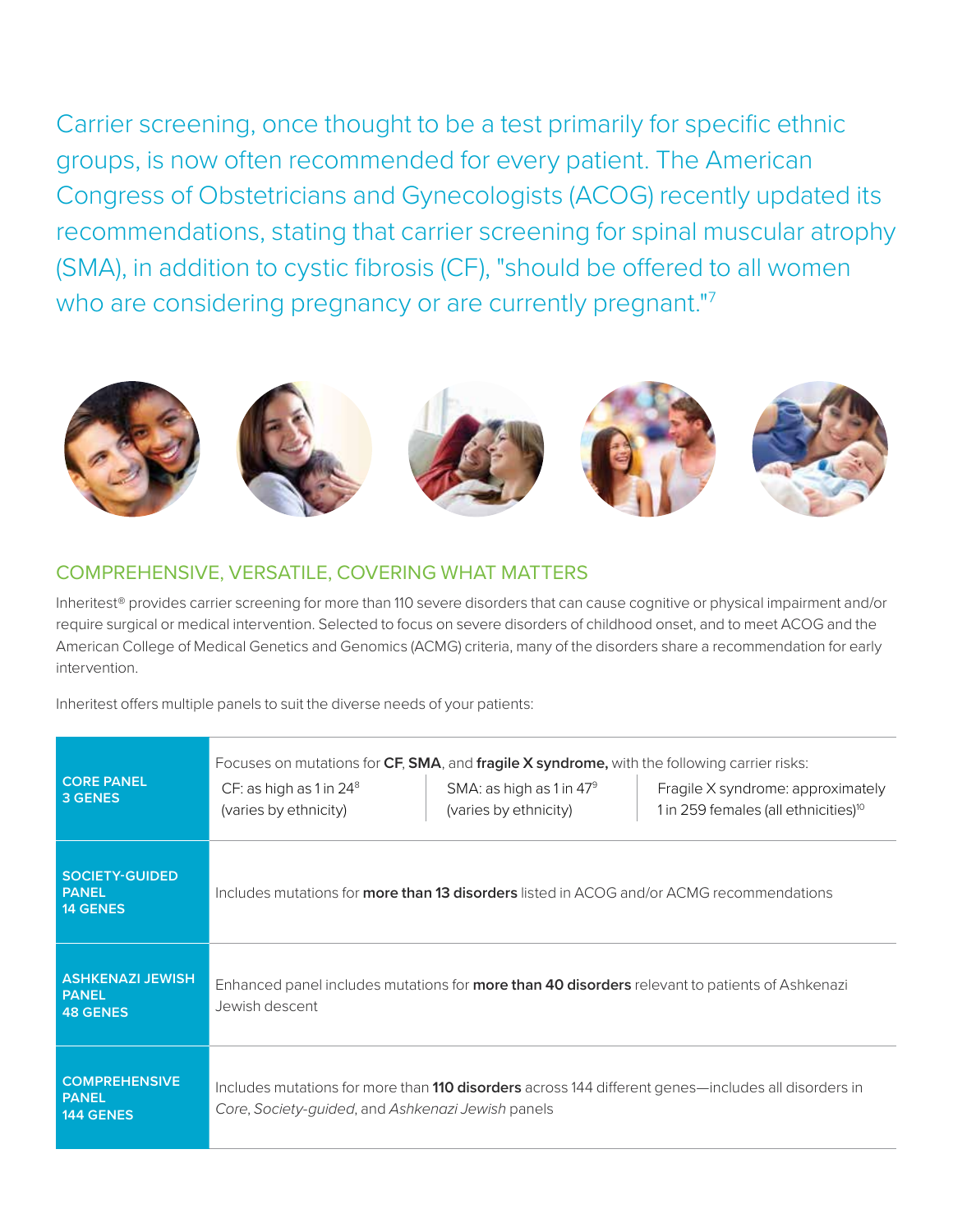# **80**%

Genes not included in ACOG and ACMG recommendations

# **20**% Genes included in ACOG/ ACMG recommendations

Figure 1: percentage of patients who screened positive for a mutation in at least one gene in the Inheritest *Comprehensive* panel

# THE CASE FOR EXPANDED CARRIER SCREENING

While some providers may only screen for CF or select screening based on ethnicity, the case for more comprehensive screening is becoming clear. According to a bulletin from the World Health Organization, the global prevalence at birth of all single-gene disorders is about 10 per 1000.<sup>1</sup>

Our internal laboratory data also supports the case for more comprehensive screening. In screening over a thousand patients with the *Comprehensive* panel, our data showed that focusing only on disorders listed in ACOG/ACMG recommendations can result in a significant number of missed carriers<sup>2</sup> (see figure 1).

# **Of the disorders a** *Comprehensive* **panel can identify:**\*

| 115                                                              | can result in severe early onset, increased childhood mortality, or<br>shortened lifespan                        |  |  |
|------------------------------------------------------------------|------------------------------------------------------------------------------------------------------------------|--|--|
|                                                                  | may cause intellectual disability                                                                                |  |  |
| 77                                                               | are metabolic disorders that may have treatment benefit with early<br>medical intervention                       |  |  |
|                                                                  | may cause loss of vision/eye problems in affected individuals—early<br><i>identification could be beneficial</i> |  |  |
|                                                                  | may cause deafness/hearing loss—early identification could be<br>beneficial                                      |  |  |
|                                                                  | are X-linked, meaning only the mother has to be a carrier for the child to<br>be at risk                         |  |  |
| Some disorders will have characteristics of multiple categories. |                                                                                                                  |  |  |

# ANCESTRY AND FAMILY HISTORY CAN BE A MYSTERY

An absence of disorders in a patient's family can be an insufficient guide for targeted screening. For example, more than 80% of infants with CF are born to families with no prior family history.<sup>5</sup> In addition, early studies estimated that each person carries three to five mutations, which, if passed along in a pregnancy, could lead to a genetic disorder.<sup>6</sup>

\*Based on information on the relevant disorders compiled from Genetics Home Reference and GARD.3, 4

†Next-generation sequencing is used for the Comprehensive, Ashkenazi Jewish, and Society-guided panels. PCR with reflex to Southern blot is used for fragile X syndrome analysis, quantitative PCR analysis is used for<br>SMA analysis and deletion/duplication analysis is used for alpha-thalassemia analysis. While all panels inclu analysis, the Core panel uses a bead-based array that identifies 97 common CF mutations.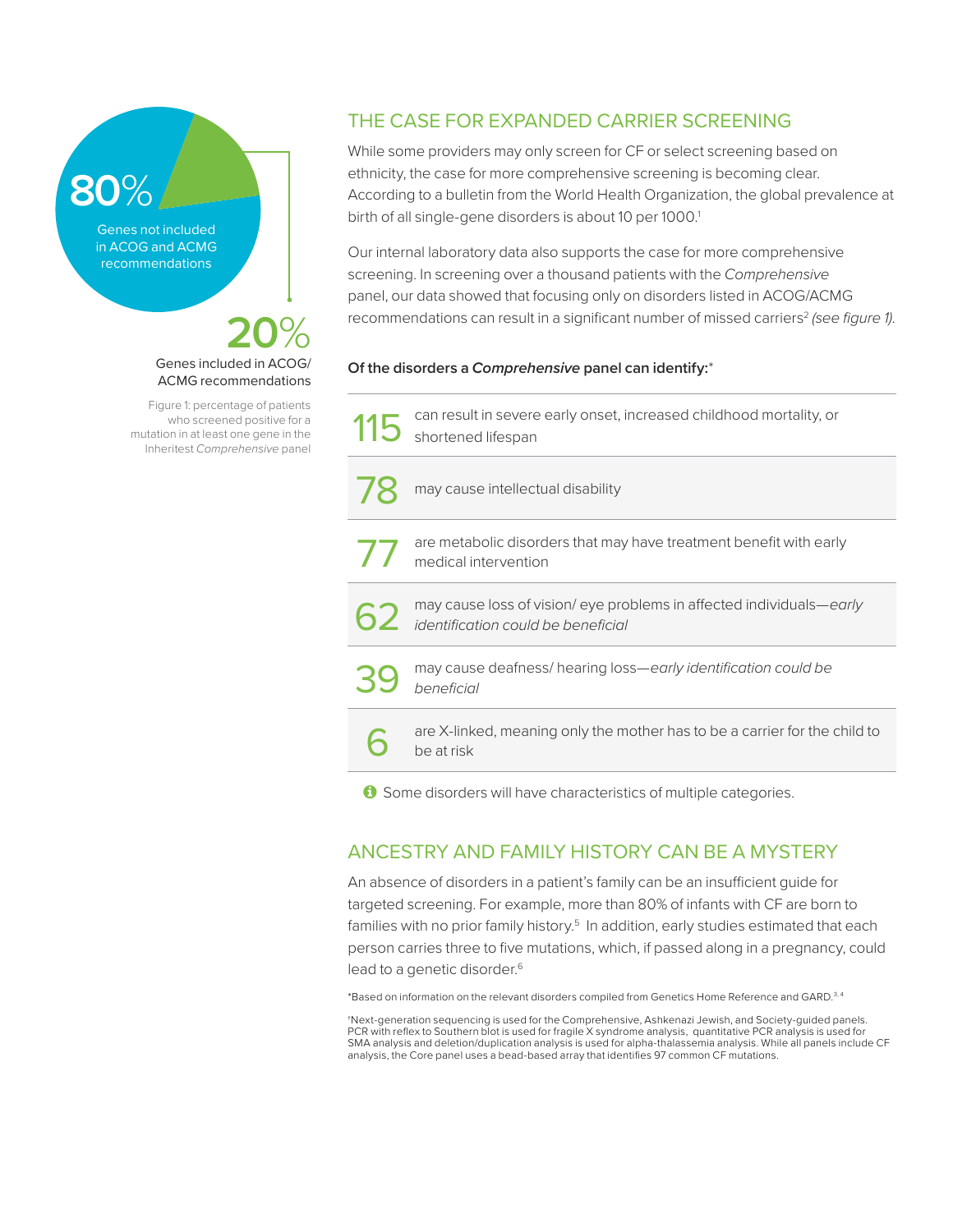

# BEYOND NGS TO DELIVER GREATER ACCURACY

Inheritest Carrier Screen uses nextgeneration sequencing (NGS)† to capture a broad spectrum of mutations, including rare variants, with Sanger sequencing and other appropriate technologies to confirm positive results and deliver optimal sensitivity and specificity.



If your patient's result is positive, Integrated Genetics can offer her partner full gene sequencing for any autosomal recessive gene in the Inheritest panels (except SMA, for which we offer partners SMN1 copy number analysis).

Full gene sequencing detects disease-causing variants as well as variants of uncertain significance, to identify a greater number of potentially at-risk pregnancies.

# **PRENATAL DIAGNOSIS**

Additionally, once an at-risk pregnancy is identified, we can perform prenatal diagnostic testing—for any of the disorders in the Inheritest panels—to deliver insights regarding the baby's condition.

Where some testing service providers are unable to offer single gene testing, VUS identification, or prenatal diagnosis—sometimes resulting in time-consuming retesting—Integrated Genetics offers a continuum of care for patients that can both save time and reduce anxiety.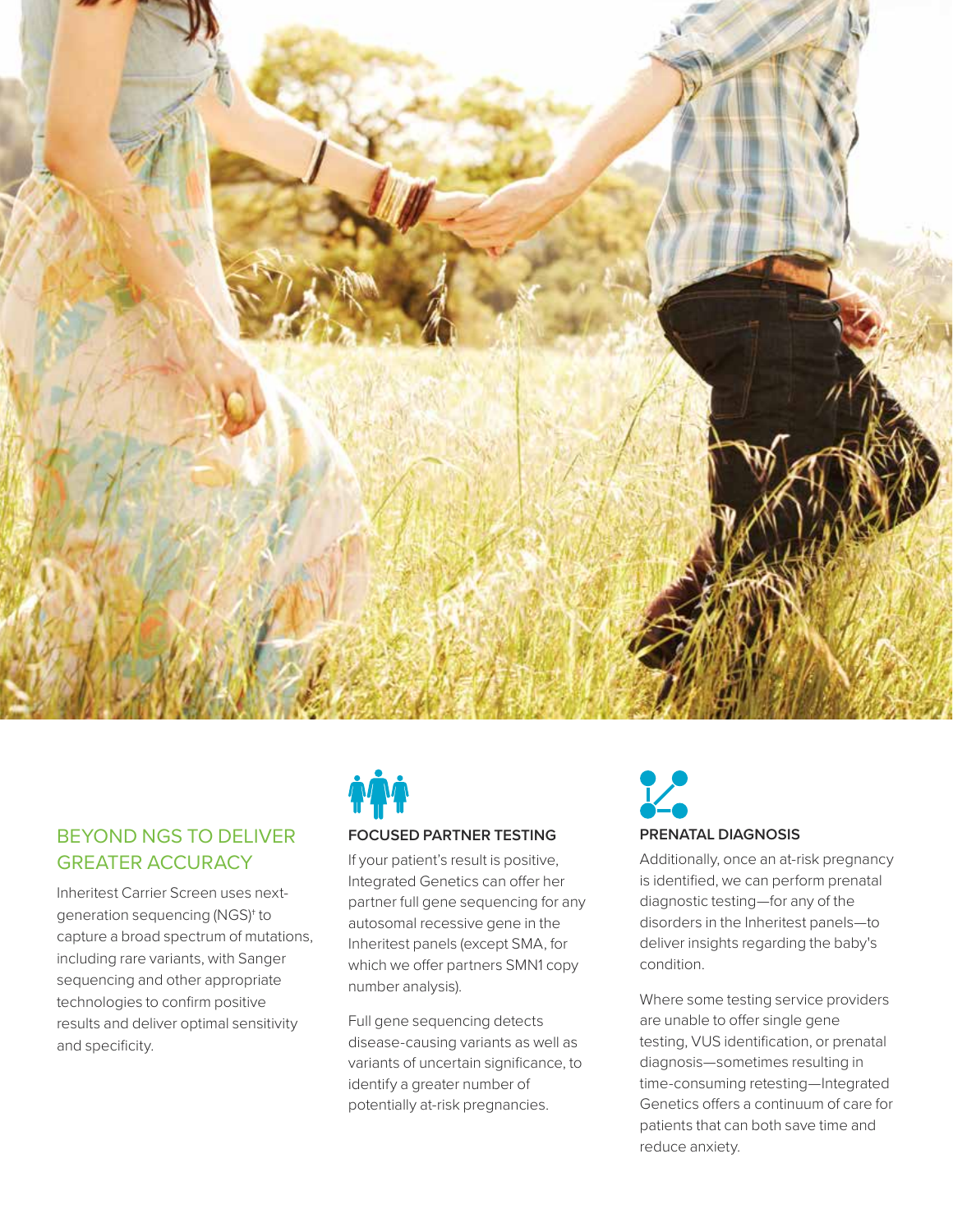# **Inheritest®** *Core* **panel**

Cystic fibrosis (97 mutations)

Spinal muscular atrophy

Fragile X syndrome (females only)

# **Inheritest®** *Society-guided* **panel**

**NEW** Alpha-thalassemia

Beta hemoglobinopathy; includes sickle cell disease, hemoglobins C, D, E, and O, and beta thalassemias

Bloom syndrome

Canavan disease

Cystic fibrosis

Familial dysautonomia

Fanconi anemia group C

Fragile X syndrome (females only)

Gaucher disease

Mucolipidosis type IV

Niemann-Pick disease types A and B

Spinal muscular atrophy

Tay-Sachs disease

# **Inheritest®** *Ashkenazi Jewish* **panel**

Abetalipoproteinemia

**NEW** Alpha-thalassemia

Alport syndrome, *COL4A3*-related

Arthrogryposis, mental retardation, and seizures (AMRS)

**NEW** Ataxia-telangiectasia

Bardet-Biedl syndrome, *BBS2*-related

**NEW** Beta hemoglobinopathy; includes sickle cell disease, hemoglobins C, D, E, and O, and beta thalassemias

Bloom syndrome

Canavan disease

Carnitine palmitoyltransferase II deficiency

Congenital amegakaryocytic thrombocytopenia

Congenital disorder of glycosylation type 1a

Cystic fibrosis

**NEW** Cystinosis

Dihydrolipoamide dehydrogenase deficiency

Ehlers-Danlos syndrome type VIIC

Familial dysautonomia

Familial hyperinsulinism, *ABCC8*-related

**NEW** Familial Mediterranean fever

Fanconi anemia group C

Fragile X syndrome (females only)

Galactosemia, *GALT*-related

Gaucher disease

Glycogen storage disease type Ia

**NEW** Glycogen storage disease type III

Joubert syndrome 2

Maple syrup urine disease type 1A

Maple syrup urine disease type 1B

**NEW** Metachromatic leukodystrophy

Mucolipidosis type IV

Multiple sulphatase deficiency

Nemaline myopathy, *NEB*-related

Niemann-Pick disease types A and B

**NEW** Phenylalanine hydroxylase deficiency, includes phenylketonuria (PKU)

Phosphoglycerate dehydrogenase deficiency, *PHGDH*-related

Polycystic kidney disease, autosomal recessive

Retinitis pigmentosa 59

Smith-Lemli-Opitz syndrome

Spinal muscular atrophy

Tay-Sachs disease

Tyrosinemia type 1

Usher syndrome type IF

Usher syndrome type IIIA

Walker-Warburg syndrome, *FKTN*related

Wilson disease

Zellweger spectrum disorder, *PEX2* related

**NEW** Zellweger spectrum disorder, *PEX6*-related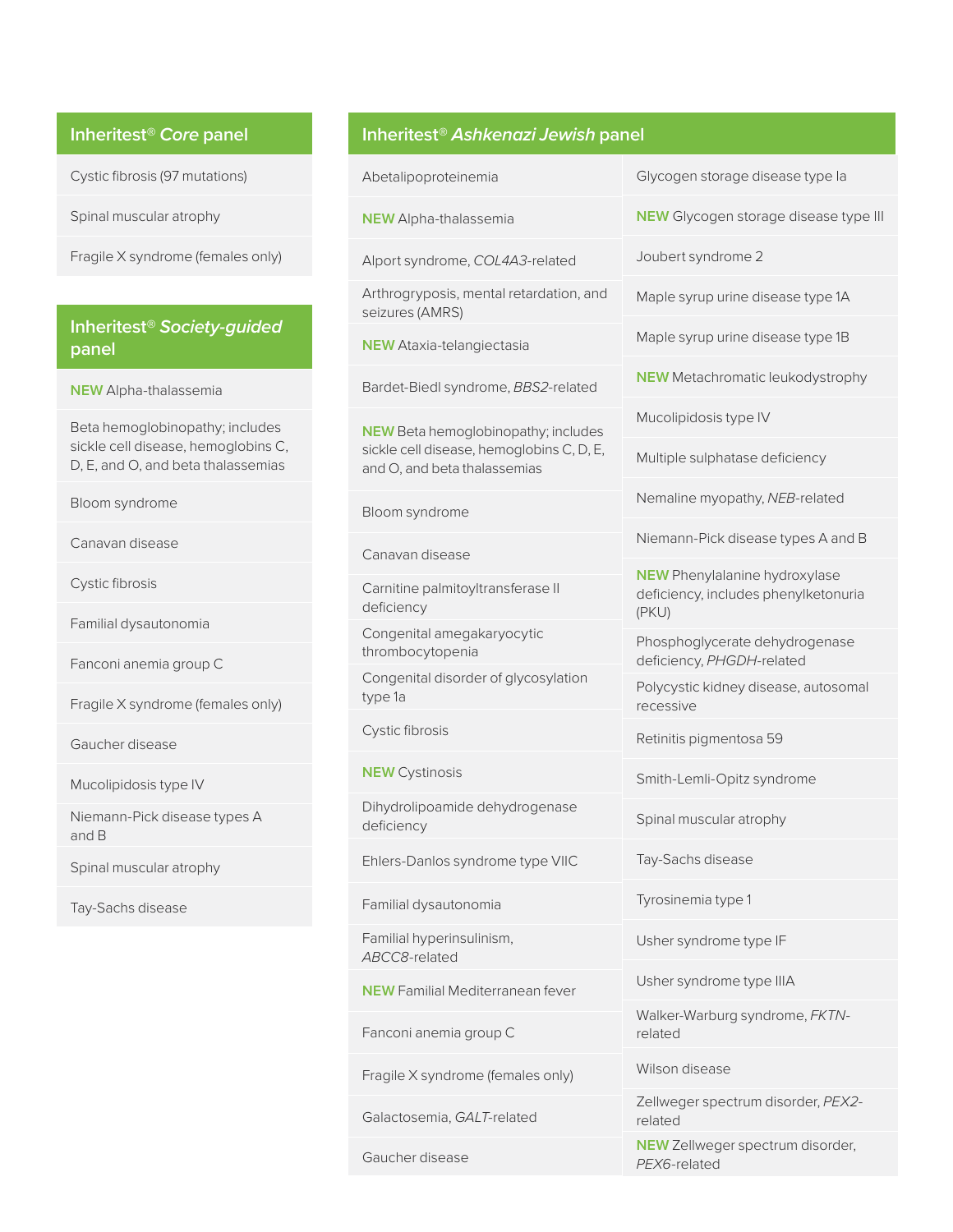# **Inheritest®** *Comprehensive* **panel**

Abetalipoproteinemia

Adenosine deaminase deficiency

Alpha-mannosidosis **NEW** Alpha-thalassemia

Alport syndrome, *COL4A3*-related

Andermann syndrome

Argininosuccinic aciduria

Arthrogryposis, mental retardation, and seizures (AMRS)

Aspartylglucosaminuria

Ataxia with vitamin E deficiency

Ataxia-telangiectasia

Autosomal recessive spastic ataxia of Charlevoix-Saguenay (ARSACS)

Bardet-Biedl syndrome, *BBS1*-related

Bardet-Biedl syndrome, *BBS10* related

Bardet-Biedl syndrome, *BBS2*-related

Beta hemoglobinopathy, includes sickle cell disease, hemoglobins C, D, E, and O, and beta thalassemias

Beta-mannosidosis

Bloom syndrome

Canavan disease

Carbamoyl phosphate synthetase I deficiency

Carnitine palmitoyltransferase II deficiency

Carnitine-acylcarnitine translocase deficiency

Cartilage-hair hypoplasia

Citrullinemia type I

Cobalamin C disease

Cohen syndrome

Congenital amegakaryocytic thrombocytopenia

Congenital disorder of glycosylation type 1a

Cystic fibrosis

Cystinosis

D-bifunctional protein deficiency

Dihydrolipoamide dehydrogenase deficiency

Dihydropyrimidine dehydrogenase deficiency

**NEW** Dystrophinopathies, includes Duchenne and Becker muscular dystrophies and X-linked cardiomyopathy

Ehlers-Danlos syndrome type VIIC

Ethylmalonic encephalopathy

Familial Mediterranean fever

Familial dysautonomia

Familial hyperinsulinism, *ABCC8* related

Fanconi anemia group C

Fragile X syndrome (females only)

Fucosidosis

GM1 gangliosidosis and mucopolysaccharidosis type IVB

GRACILE syndrome

Galactosemia, *GALT*-related

Galactosialidosis

Gaucher disease

Glutaric acidemia type 1

Glutathione synthetase deficiency

Glycine encephalopathy, *AMT*-related

Glycine encephalopathy, *GLDC*related

Glycogen storage disease type III

Glycogen storage disease type Ia

Glycogen storage disease type Ib Guanidinoacetate methyltransferase

HMG-CoA lyase deficiency

deficiency

Hereditary fructose intolerance

Holocarboxylase synthetase deficiency

Homocystinuria, *CBS*-related

Hypophosphatasia, autosomal recessive

Joubert syndrome 2

Junctional epidermolysis bullosa, *LAMA3*-related

Junctional epidermolysis bullosa, *LAMB3*-related

Junctional epidermolysis bullosa, *LAMC2*-related

Krabbe disease

Leigh syndrome, French Canadian type

Leigh syndrome, autosomal recessive, includes French Canadian type

Long-chain 3-hydroxyacyl-CoA dehydrogenase deficiency (LCHAD)

Maple syrup urine disease type 1A

Maple syrup urine disease type 1B

Medium-chain acyl-CoA dehydrogenase deficiency (MCAD) Metachromatic leukodystrophy

Primary hyperoxaluria type 2 Propionic acidemia, *PCCA*-related Propionic acidemia, *PCCB* -related Pyruvate dehydrogenase deficiency,

*PDHA1*-related

punctata type 1 Salla disease Sandhoff disease

Sialidosis

Retinitis pigmentosa 59 Rhizomelic chondrodysplasia

Sjogren-Larsson syndrome Smith-Lemli-Opitz syndrome Spinal muscular atrophy *Sulfate transporter*-related osteochondrodysplasias, includes achondrogenesis type 1B, atelosteogenesis type 2, diastrophic dysplasia, and recessive multiple epiphyseal dysplasia

Systemic primary carnitine deficiency

Tay-Sachs disease Tyrosinemia type 1 Usher syndrome type IF Usher syndrome type IIIA Very long-chain acyl-CoA dehydrogenase deficiency (VLCAD) Walker-Warburg syndrome, *FKTN*-

related Wilson disease

-related

related

related

related

related

related

related

related

related

X-linked severe combined Immunodeficiency (SCID)

Xeroderma pigmentosum, *ERCC5*

Xeroderma pigmentosum, *XPA*-

Xeroderma pigmentosum, *XPC*-

Zellweger spectrum disorder, *PEX1*-

Zellweger spectrum disorder, *PEX10*-

Zellweger spectrum disorder, *PEX12*-

Zellweger spectrum disorder, *PEX2*-

Zellweger spectrum disorder, *PEX26*-

Zellweger spectrum disorder, *PEX6*-

Methylmalonic acidemia, *MMAA*related Methylmalonic acidemia, *MMAB*

-related

Methylmalonic acidemia, *MUT*-related

Mitochondrial acetoacetyl-CoA thiolase deficiency

Mucolipidosis type II and III, *GNPTAB*related

Mucolipidosis type IV

Mucopolysaccharidosis type I

Mucopolysaccharidosis type II

Mucopolysaccharidosis type IIIA

Mucopolysaccharidosis type IIIB

Mucopolysaccharidosis type IIIC

Mucopolysaccharidosis type IIID

Mucopolysaccharidosis type IV A

Mucopolysaccharidosis type VI

Mucopolysaccharidosis type VII

Multiple sulphatase deficiency

Nemaline myopathy, *NEB*-related

Nephrotic syndrome, *NPHS1*-related

Nephrotic syndrome, *NPHS2*-related

Neuronal ceroid-lipofuscinosis, *CLN3* related

Neuronal ceroid-lipofuscinosis, *CLN5* -related

Neuronal ceroid-lipofuscinosis, *CLN8* related

Neuronal ceroid-lipofuscinosis, *PPT1* related

Neuronal ceroid-lipofuscinosis, *TPP1* related

Niemann-Pick disease type C, *NPC1* related

Niemann-Pick disease type C, *NPC2* related

Niemann-Pick disease types A and B

Phenylalanine hydroxylase deficiency, includes phenylketonuria (PKU) Phosphoglycerate dehydrogenase deficiency, *PHGDH*-related

Polycystic kidney disease, autosomal

Primary hyperoxaluria type 1

Nijmegen breakage syndrome Ornithine transcarbamylase

deficiency

recessive Pompe disease